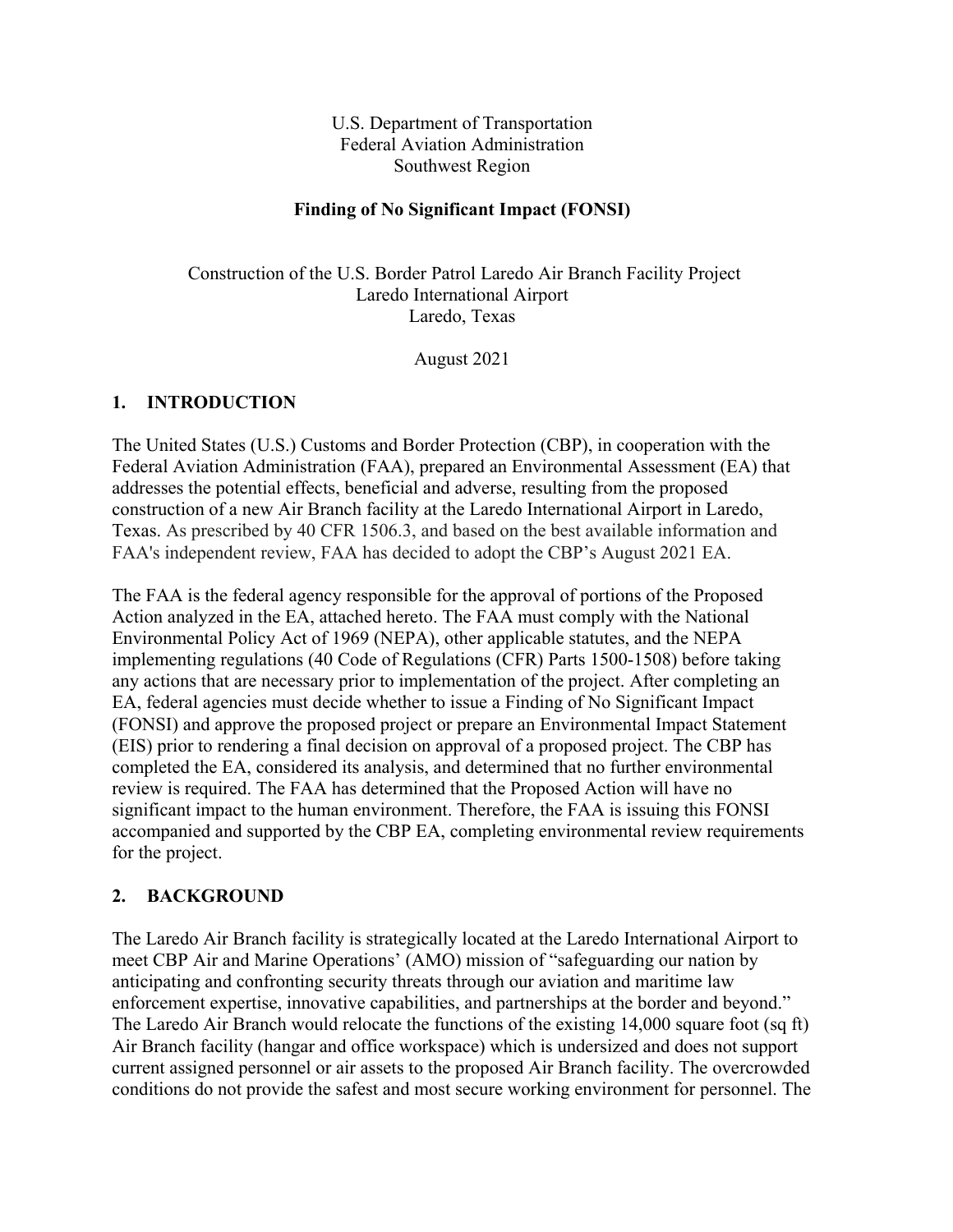Laredo Air Branch, a component of CBP's AMO is unable to expand operations or support surge capacity to meet mission requirements at the current facility. Additionally, the current facility does not meet CBP facility standards. The new Laredo Air Branch facility and associated supporting infrastructure are designed to alleviate overcrowded conditions and to allow room for current and planned future growth.

## **3. CUSTOMS AND BORDER PROTECTION PROPOSED ACTION**

The new Laredo Air Branch facility in Laredo, Texas would alleviate overcrowded conditions and allow room for current and planned future growth in personnel and additional hangar space would accommodate future operations. The new facility would include an administrative operational space, hangar space, aircraft and vehicle parking, and additional site improvements. The new facilities are being designed to meet CBP facility standards. Figure 2-2 presents a conceptual plan for the facility layout. Figure 2-3 presents the location of the proposed Air Branch facility in relation to the current facility.

The proposed Laredo Air Branch facility would include the following components:

- 14,300 sq ft administrative operations building
- 31,500 sq ft maintenance hangar facility
- 17,000 sq ft storage hangar facility
- 70,000 sq ft aircraft parking apron and ramp
- One (1) exterior aircraft wash/rinse rack
- Hazardous material storage area
- Storage canopy
- Enhanced lighting
- Parking area to accommodate 10 government-owned vehicles, 75 agent vehicles, five (5) visitor vehicles, one (1) oversized vehicle, one (1) fuel truck, and three (3) fuel trailers
- Signage
- Security fencing
- Sidewalks and curbs
- Additional site improvement
- Two stormwater detention ponds

The two stormwater detention ponds would be designed in compliance with FAA Advisory Circular (AC) 150/5200-33C, Hazardous Wildlife Attractants on or near Airports. This includes a maximum 48-hour detention period for the designed storm.

## **4. REQUESTED FAA FEDERAL ACTION**

The FAA Federal actions necessary for implementation of the Proposed Action are:

The following determination is prescribed by the statutory provision set forth in Section 163 of the FAA Reauthorization Act of 2018 House Resolution (H.R.) 302, (Public Law [P.L. 115-254).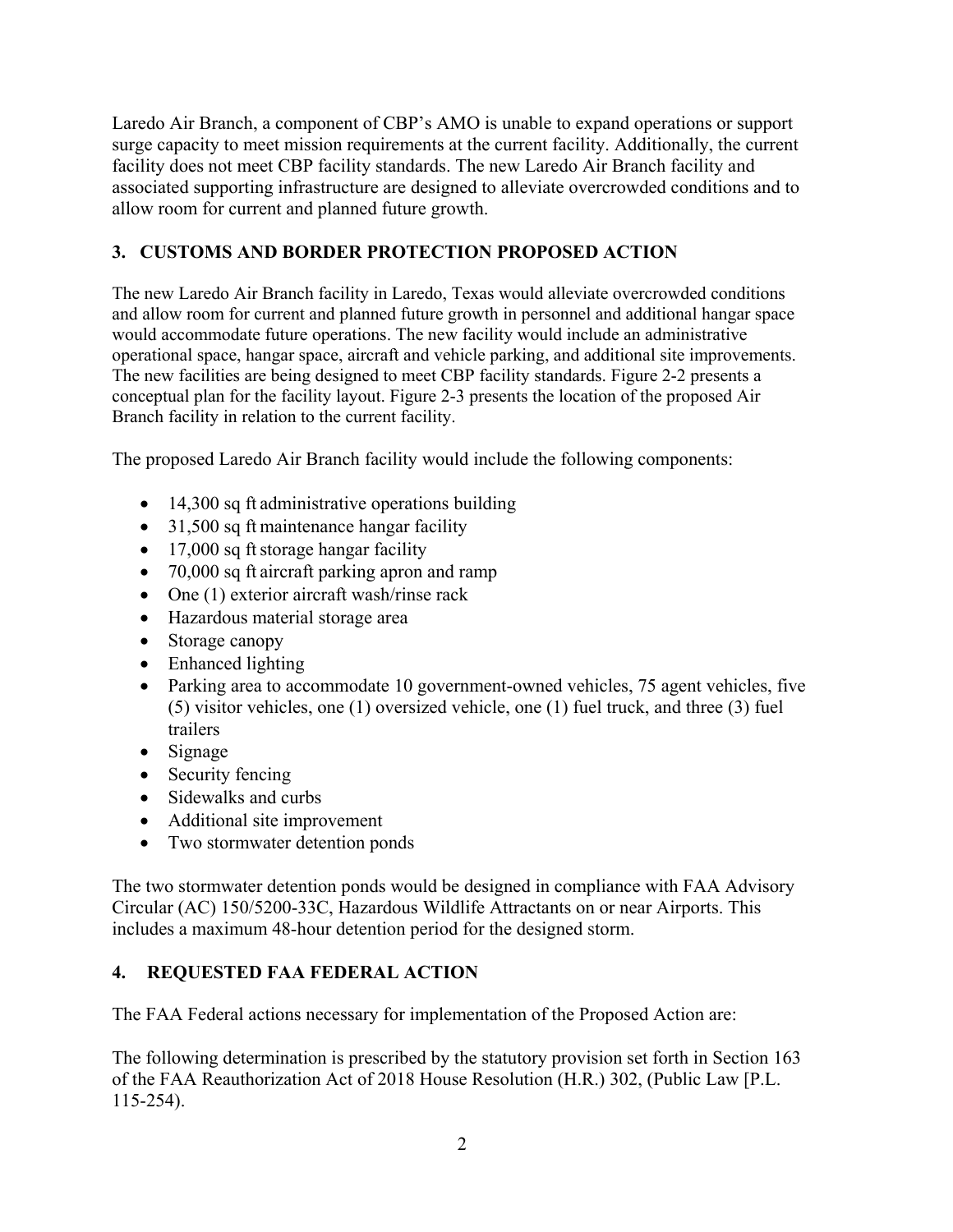Unconditional approval of the Laredo International Airport Layout Plan (ALP) to depict portions of the Proposed Action as previously described in Section 2.1.1 of the EA pursuant to 49 USC §§ 40103(b) and 47107(a)(16). Because portions of the proposed development may have a material impact on aircraft operations, at, to, or from the airport, the FAA retains the legal authority to approve or disapprove the following changes to the LRD ALP:

- 31,500 sq ft maintenance hangar facility
- $\bullet$  17,000 sq ft storage hangar facility
- 70,000 sq ft aircraft parking apron and ramp
- Exterior aircraft wash/rinse rack

Because the remaining portions of the proposed development would have no material impact on aircraft operations at, to, or from the airport, would not affect the safety of people and property on the ground, and would not have an adverse effect on the value of prior Federal investments to a significant extent, the FAA lacks the legal authority to approve or disapprove changes to the LRD ALP for the following project components:

- 14,300 ft administrative operations building
- Hazardous material storage area
- storage canopy
- Enhanced lighting
- Parking area
- Security fencing
- Stormwater detention ponds

The property for the Proposed Project was acquired from the U.S. Government via a Surplus Property Act transfer on February 21, 1975. Under section 163(b) of the Act, the FAA has the legal authority to regulate land acquired through a surplus property act transfer. However, the proposed project is considered an aeronautical use, consistent with the intended land use when acquired; therefore, the FAA will not require a release of obligations of the subject parcel as depicted on the currently approved ALP.

# **5. PURPOSE AND NEED**

Pursuant to the NEPA implementing regulations and FAA Orders 1050.1F and 5050.4B, an EA must include a description of the purpose of a proposed action and the reasons it is needed. Section 1 of the EA addresses the Proposed Action's purpose and need.

CBP proposes to construct, operate, and maintain a new Laredo Air Branch facility in the U.S. Border Patrol (USBP) Laredo Sector in support of AMO's mission to safeguard the nation by anticipating and confronting security threats through aviation and maritime law enforcement expertise, innovative capabilities, and partnerships at the border and beyond. CBP AMO provides air support to USBP Laredo Sector ground units and other law enforcement agencies to interdict foreign national smuggling operations and to detect and report other illegal air or ground activities. The purpose of the Proposed Action is to alleviate overcrowded conditions that exist at the current leased facility, provide sufficient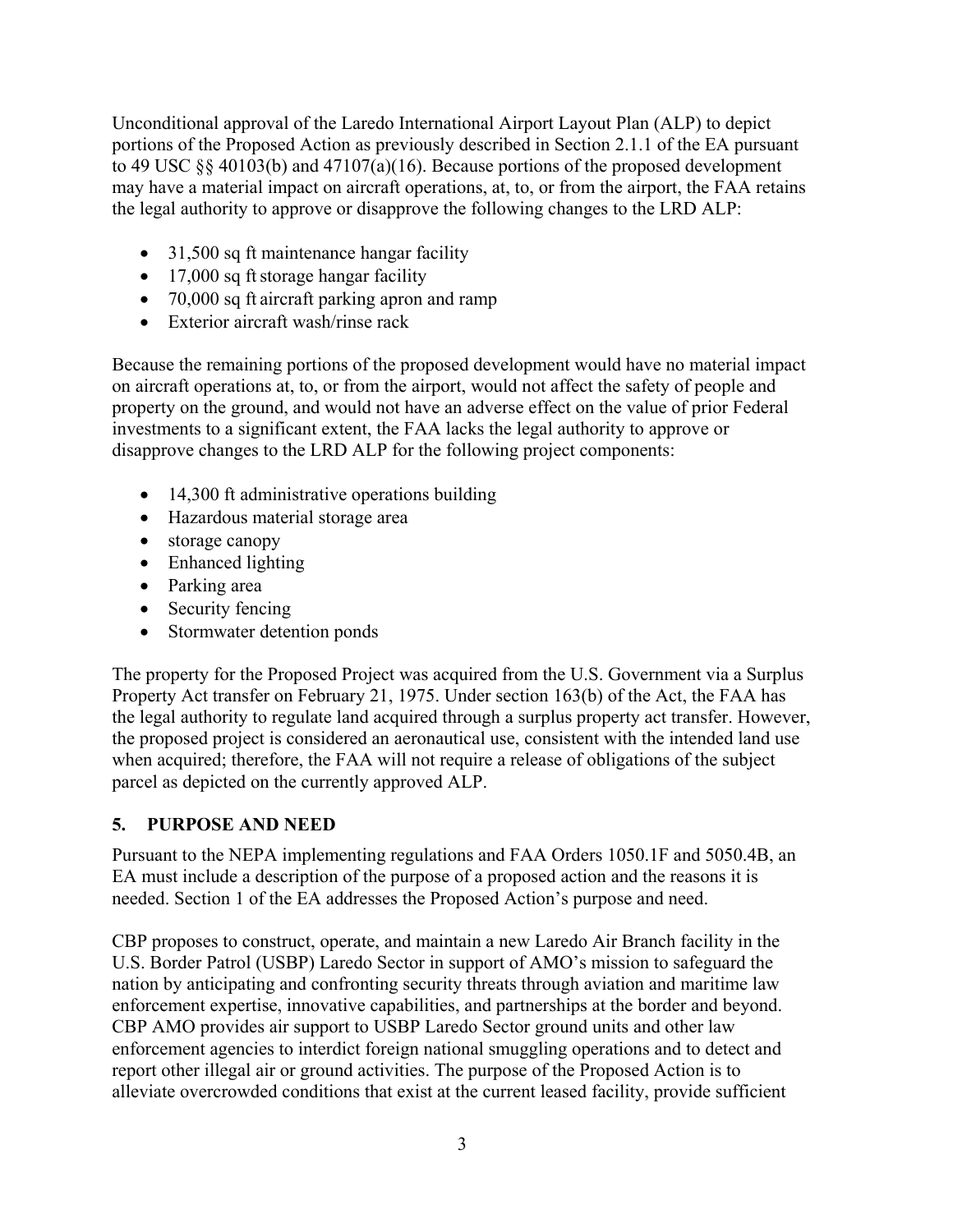space to house existing personnel and air assets, and allow adequate space for enforcement flexibilities.

The current Laredo Air Branch facility consists of a 14,000  $\hat{\pi}^2$  hangar and office workspace. The current facility's size is insufficient to support currently assigned staff and air assets. Approximately 50 CBP and contract personnel occupy the space, which leads to overcrowded conditions, compromising the safety and health of the staff. Further, the current facility configuration does not meet AMO facility standards.

The Laredo Air Branch would relocate operations from the existing deficient facility located at the Laredo International Airport to the new Air Branch facility upon completion. The new facilities would be able to accommodate the existing personnel and air assets, as well as allow for growth in staffing due to future operational demands placed upon the facility.

### **6. ALTERNATIVES**

FAA Orders 1050.1F and 5050.4B set forth policies and procedures to be followed when assessing the environmental impacts of aviation-related projects, in compliance with NEPA. The FAA orders require a thorough objective assessment of the Proposed Action, No Action alternative, and all "reasonable" alternatives that would achieve the stated purpose and need of the Proposed Action. The Alternatives analysis presented in this section of the EA is consistent with the requirements of FAA Orders 1050.1F and 5050.4B.

CBP analyzed two action alternatives in the EA: the Proposed Action (Alternative 1) and the No Action Alternative (Alternative 2). During the early planning stages for the Proposed Action, CBP reviewed additional site locations within the Laredo International Airport. However, due to site constraints (i.e., location availability, presence of wetlands, site configuration, proximity of taxiways, etc.), CBP determined that the other sites would not meet CBP's mission requirements.

The Proposed Action would construct a new Laredo Air Branch facility on an approximately 13acre parcel of land in the western portion of the Laredo International Airport in Laredo, Texas. Based upon potential site designs, it has been determined that a 13-acre project site is sufficient to construct the main administrative building and associated infrastructure including, but not limited to, a maintenance hangar, storage hangar, and aircraft parking apron and ramp.

Alternative 2 is the No Action Alternative, which would preclude the construction, operation, and maintenance of a new Laredo Air Branch facility. The existing facility would continue to be inadequate for the support of operations within the Laredo Sector AOR, and would have to accommodate the Laredo Air Branch operations, but would not be able to do so while operating in an effective manner. Consequently, this alternative would hinder AMO's ability to respond to high levels of illegal border-related activity. The No Action Alternative does not meet the purpose and need for the proposed project, but was carried forward for analysis, as required by the Council on Environmental Quality (CEQ) regulations. The No Action Alternative describes the existing conditions in the absence of the Proposed Action.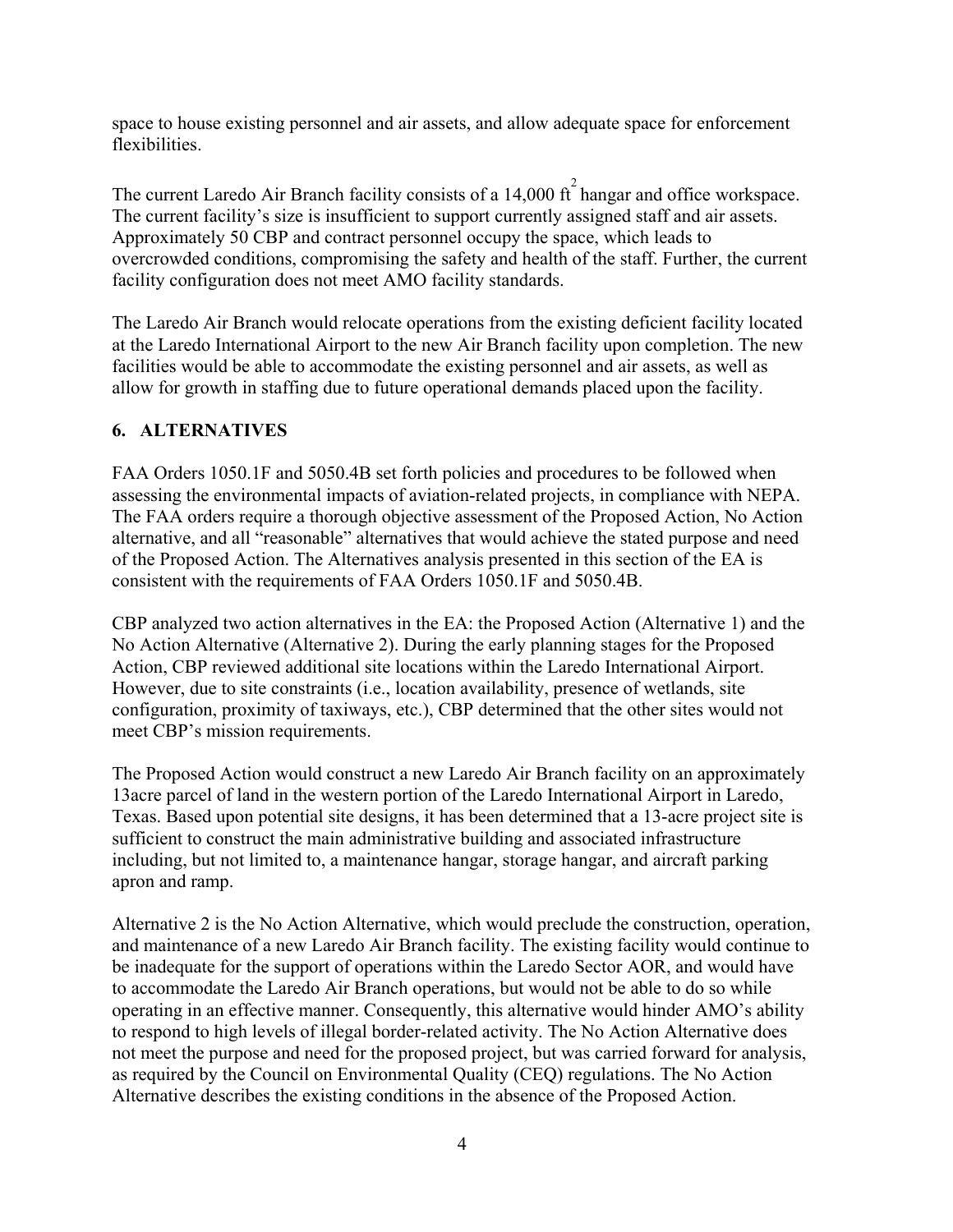## **7. ENVIRONMENTAL CONSEQUENCES**

The environmental impacts, if any, of the proposed alternatives were examined in the attached EA according to the FAA Orders 5050.4B and 1050.1F. The environmental impacts of the No Action and the Proposed Action alternatives are summarized in this section.

The analysis included in Section 3.0 and Table 3-9 of the attached EA demonstrates that no resource categories will be impacted by implementation of the Proposed Action. These resource categories include: Air Quality; Biological Resources, including Fish, Wildlife, and Plants; Coastal Resources; Department of Transportation Section 4(f); Farmlands, Water Resources, including, Wetlands, Surface Waters, and Groundwater; Land Use; Natural Resources and Energy Supply; Noise and Noise Compatible Land Use; Socioeconomic Impacts, including Environmental Justice and Children's Environmental Health and Safety Risks; Visual Effects; and Wild and Scenic Rivers. In addition, other resource categories will not be discussed in detail in this FONSI because, as documented in Section 5 of the EA, there is not the potential for significant impact (see FAA Order 1050.1F, Paragraph 4-3.3 and Exhibit 4-1 for information on significance thresholds and factors to consider in evaluating significance for an environmental impact category). These categories include: Climate; Hazardous Materials, Solid Waste, and Pollution Prevention; and Historical, Architectural, Archaeological, and Cultural Resources.

### **8. AGENCY COORDINATION**

In accordance with 40 CFR §1501.9, 1503, 1506.6, and 1508.1 (k), CBP initiated public involvement and agency scoping activities to identify significant issues related to the Proposed Action. Formal and informal coordination has been conducted with the following agencies and included in Appendix A of the EA:

Federal Agencies:

- United States Fish and Wildlife Service (USFWS)
- United States Environmental Protection Agency (USEPA)
- United States Army Corps of Engineers (USACE)
- Natural Resources Conservation Service (NRCS)

State Agencies:

- Texas Parks and Wildlife Department (TPWD)
- Texas Historical Commission (THC)
- Texas Department of Transportation (TxDOT)
- Texas Commission on Environmental Quality (TCEQ)

Federally Recognized Tribes:

- The Comanche Nation
- Mescalero Apache Tribe of the Mescalero Reservation
- Tonkawa Tribe of Indians of Oklahoma
- Apache Tribe of Oklahoma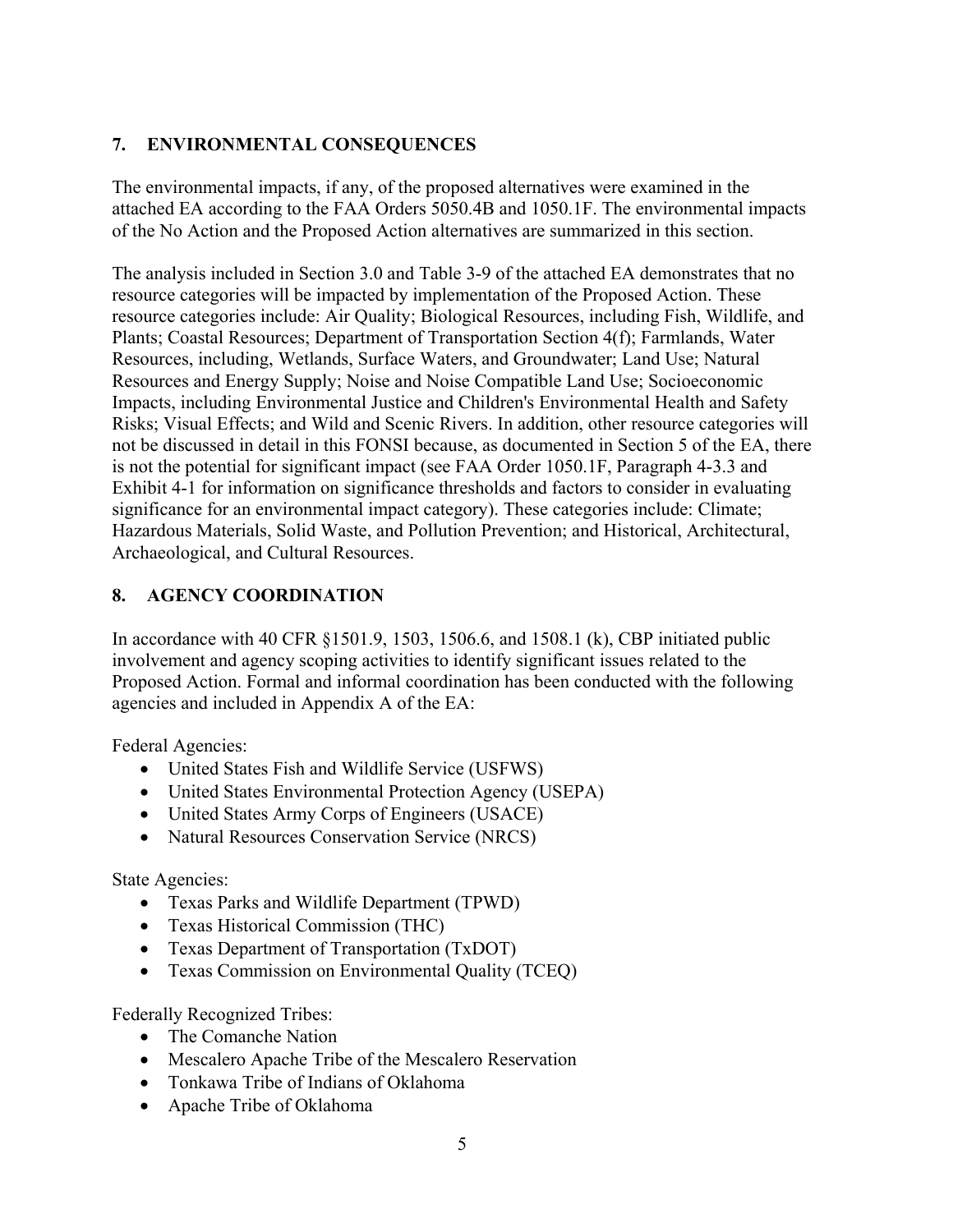• Wichita and Affiliated Tribes

### Local:

- Webb County
- City of Laredo
- Laredo International Airport

## **9. CONDITIONS AND MITIGATION**

As prescribed by 40 CFR § 1505.3, the CBP shall take steps as appropriate to the action, such as through special conditions in grant agreements, property conveyance deeds, releases, airport layout plan approvals, and contract plans and specifications, and shall monitor these as necessary to assure that representations made in the EA and FONSI will be carried out.

Best Management Practices (BMPs) were identified for each resource category that could be potentially affected. Many of these measures have been incorporated as standard operating procedures by CBP in similar past projects. The BMPs to be implemented can be found in Section 4.0 of the EA.

## **10. FINDINGS**

Throughout the development of the airport, including the proposed improvements described above, the FAA has made every effort to adhere to the policies and purposes of NEPA, as stated in the NEPA implementing regulations. The EA has concentrated on the truly significant issues related to the action in question. The FAA determined that the Proposed Action is in compliance with FAA Order 1050.1F 6-3.b(2), and is consistent with community planning as documented in LRD's Master Plan. In its determination on whether to prepare an Environmental Impact Statement (EIS) or process the EA as a FONSI, the FAA weighed its decision based on an examination of the EA, comments from Federal and state agencies, as well as all other information available to the FAA.

As required by 40 CFR 1506.5, the FAA has independently and objectively evaluated this proposed project. As described in the Final EA, the Proposed Action and the No Action Alternative were studied extensively to determine the potential impacts and appropriate mitigation for those impacts. The FAA provided input, advice, and expertise throughout the analysis. The FAA determined that the August 2021 EA, prepared by the CBP, adequately assessed the potential individual environmental impacts of the proposed project, and that the scope and alternatives considered, and content of the EA are adequate. As prescribed by 40 CFR 1506.3, and based on the best available information and FAA's independent review, FAA has decided to adopt the CBP's August 2021 EA.

After careful and thorough consideration of the facts contained herein, the undersigned finds that the proposed Federal action is consistent with existing national environmental policies and objectives of Section 101 of NEPA and other applicable environmental requirements and, with the required mitigation referenced above, and will not significantly affect the quality of the human environment or otherwise include any condition requiring any consultation pursuant to section 102(2)(C) of NEPA. As a result, FAA has determined